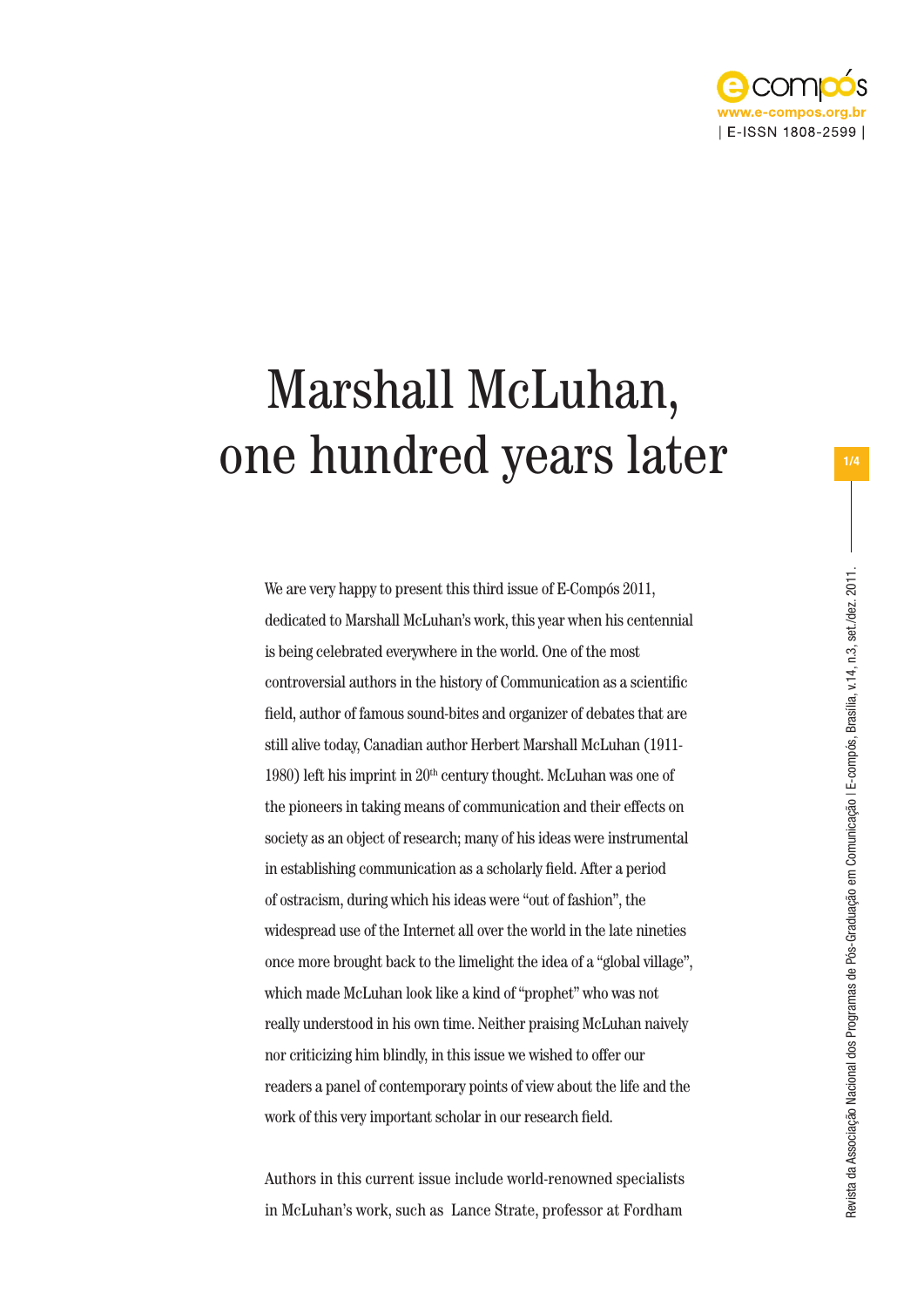

University, United States, with his paper *The Fall of Nations: The Fate of Social Systems in the New Media Environment*, in which he examines the impact of the new media environments on today's global organization in the light of McLuhan's theories. Another distinguished scholar is the author of *Figure/Ground: cracking the McLuhan code*: Robert K. Logan, professor at the University of Toronto, Marshall McLuhan's friend and personal contributor. In his paper, Prof. Logan offers a reading key to understanding McLuhan's texts, often accused of being difficult to understand -the notion of "figure/ground", which McLuhan mentions several times in letters and other texts that are not widely known in Brazil.

In addition to these two texts, the current issue includes the following articles: *McLuhan, Burawoy, McLuhan*, by Gregory Sandstrom, establishing a relationship between Marshall McLuhan's and Michael Burawoy and Eric McLuhan's works, particularly based on the notion of "human extension"; *Telegraph, Television and Twitter*, by Caroline Casali and Marco Bonito, in which these three communication technologies are considered by establishing a relationship between McLuhan's theory and the mediatization theory; *Images of the automotive industry for consumption*, by Vander Casaqui, which explores McLuhan's theory about the car as a human extension in relation to the advertisement discourse about automobiles; and*Sensus communis*, by Irene Machado, which explores the methodological and epistemological articulations built by McLuhan concerning human understanding through perception and cognition in the media sound environment.

This issue is complemented by a review of the book *Extending McLuhan: from global village to global web – communication, memory and technology*, by Vinicius Pereira, and a historic interview with Marshall McLuhan himself, published in 1972